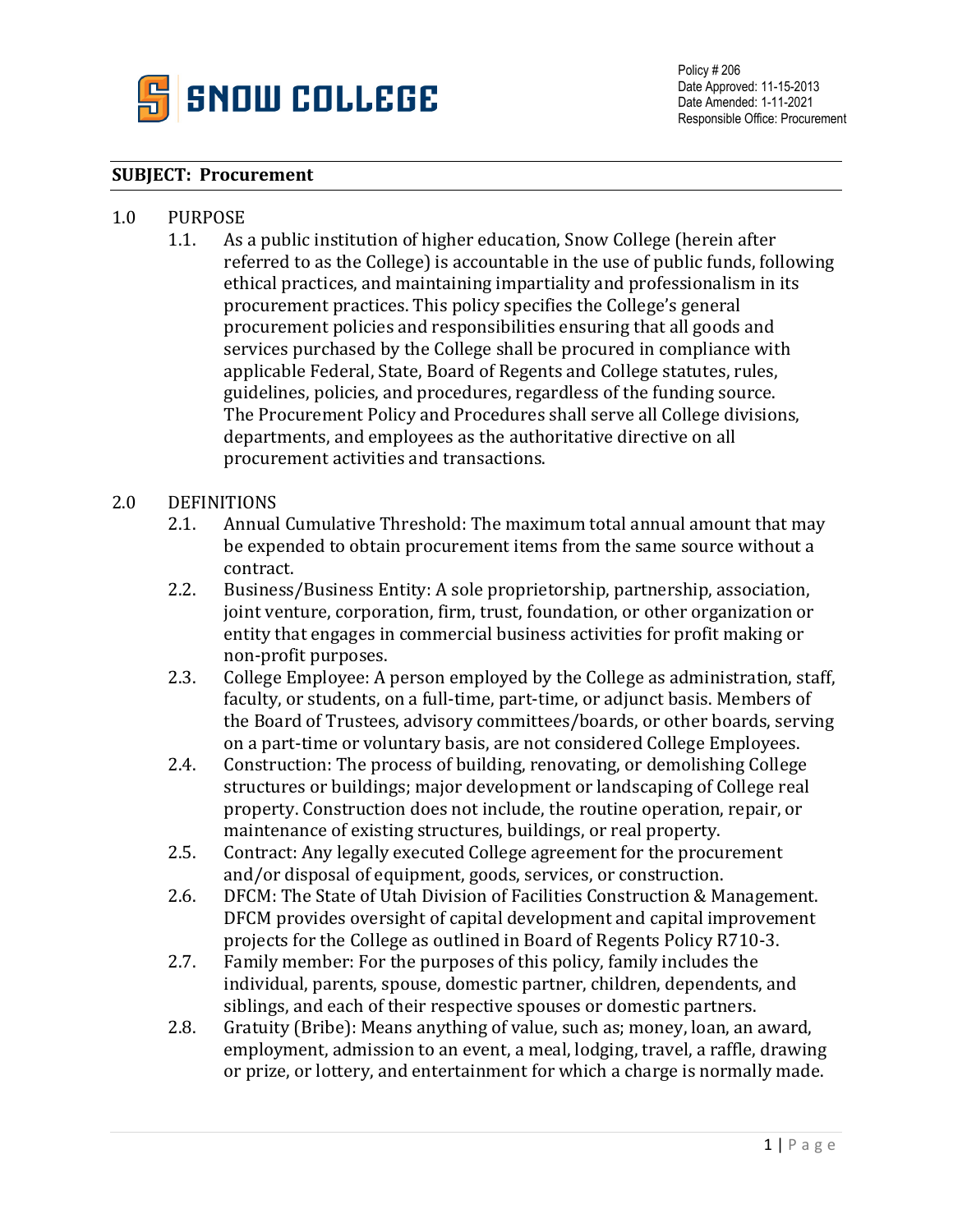

- 2.9. Goods: Anything purchased other than services, construction, or real property.
- 2.10. Hospitality Gift: Means a promotional or hospitality item, including, a pen, pencil, stationary, toy, pin, trinket, snack, nonalcoholic beverage, or appetizer.
- 2.11. Individual Procurement Threshold: The maximum amount that a single item may cost before it must be bid.
- 2.12. Interested Person: Means a person who is interested in any way in the sale or a procurement item or insurance to a public entity.
- 2.13. Invitation to Bid: A formal procurement method for soliciting bids from vendors interested in providing requested goods or services to the College.
- 2.14. Kickback: Means a gratuity or bribe given in exchange for favorable treatment in a procurement process or the administration of a contract.
- 2.15. Noncompliant Purchase: A procurement transaction circumventing established procurement policies and procedures.
- 2.16. Order Splitting: To divide, split, parcel, or otherwise manipulate a purchase into two or more smaller purchases with the intent to circumventing the procurement code, policies, and/or procedures.
- 2.17. Person: Any business, individual, group of individuals, union, committee, club, or other organization, not including a state agency or local public procurement unit.
- 2.18. Procurement: The act of buying, purchasing, renting, leasing, or otherwise acquiring any equipment, goods, services, or construction. Procurement also includes all functions that pertain to the obtaining of any equipment, good, service, or construction including description of requirements, selection, solicitation of sources, preparation, and award of a contract, and all phases of contract administration.
- 2.19. Procurement Participant: Means a person involved in: administering, conducting, making a decision regarding the procurement, those that make recommendations, evaluate, award the contract, ensures compliance, audits or enforces the contract.
- 2.20. Public Advertised Threshold: The total dollar limit of a purchase when it has to be publicly advertised for purchase.
- 2.21. Purchase Order: A legal and binding written contractual document, reflective of an offer from a supplier/vendor, and acceptance of that offer by the College. A purchase order serves as a formal order of goods or services to a vendor/suppler, and sets forth all terms and conditions applicable to that order. A "Change Order" amends the original Purchase Order according to the change(s) effected.
- 2.22. Purchasing Agent: Designated individuals who can legally bind the College for goods or services, include the President of the College, Vice President for Finance and Administrative Services, and the Director of Procurement Services.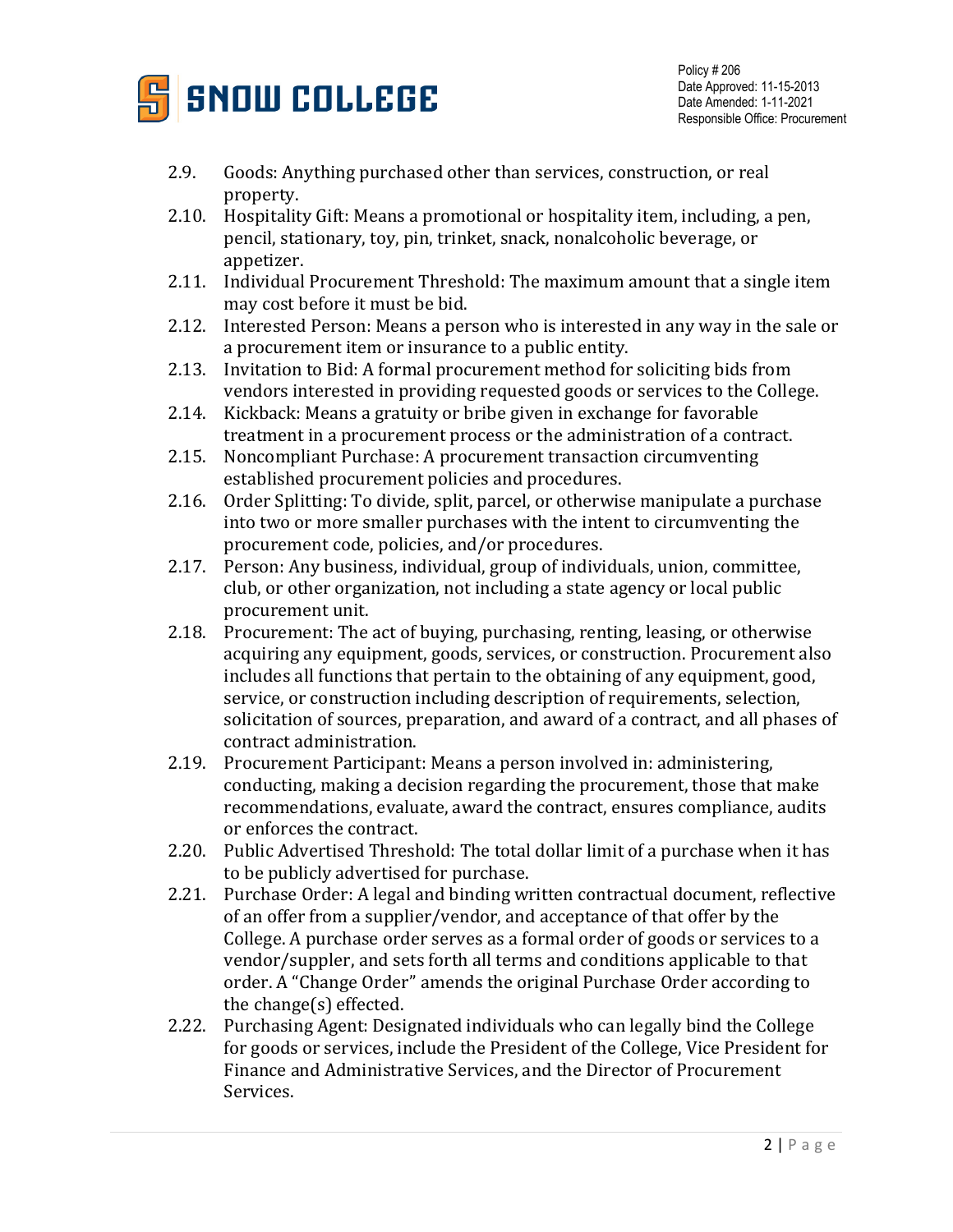

- 2.23. Procurement Services: College department that has responsibility for overseeing all procurement related activities.
- 2.24. Real Property: Land and its permanently affixed buildings or structures.<br>2.25. Request for Information (RFI): A procurement method for soliciting
- 2.25. Request for Information (RFI): A procurement method for soliciting information from vendors/suppliers to develop specifications for a future solicitation.
- 2.26. Request for Proposals (RFP): A procurement method for soliciting proposals from vendors/suppliers interested in providing requested goods or services to the College.
- 2.27. Request for Quotation (RFQ): An informal procurement method for soliciting quotes from vendors/suppliers interested in providing the requested goods or services to the College.
- 2.28. Requisition: A request for the purchase of goods or services, initiated through Banner or Banner self-service, and received by Procurement Services, which can be turned into a College Purchase Order.
- 2.29. Services: The furnishing of labor, time, or effort by a vendor/supplier, not involving the delivery of a specific end product, other than reports, which are merely incidental to the required performance. It does not include employment agreements or collective bargaining agreements.
- 2.30. Single Aggregate Threshold: The maximum total amount that can be paid to one vendor at one time, without requiring a bid.
- 2.31. Specification: Any description of the physical or functional characteristics or of the nature of any equipment, good, service, or construction item. It may include a description of any requirement for inspecting, testing, or preparing a piece of equipment, good, service, or construction item for delivery.
- 2.32. Substantial Interest: (1) The ownership, either legally or equitably, by an individual, his/her spouse, or his/her minor children, of at least 10% of the outstanding capital stock of a corporation, or a 10% interest in any other business entity; or (2) the holding of a position in a business entity as an officer, director, board member, or employee.
- 2.33. Transaction: A formal or informal contract or agreement, expressed or implied, to which the College is a party that involves any transfer of consideration or payment of compensation.
- 3.0 POLICY
	- 3.1. The Director of Procurement Services, is the Chief Procurement Officer for the College, and has authority over all procurements as delegated by the College President.
	- 3.2. All goods and services purchased by the College shall be procured in compliance with applicable statutes, rules, guidelines, policies and procedures, regardless of the funding source, including state appropriations, federal appropriations, generated income, or funds from gifts, grants, and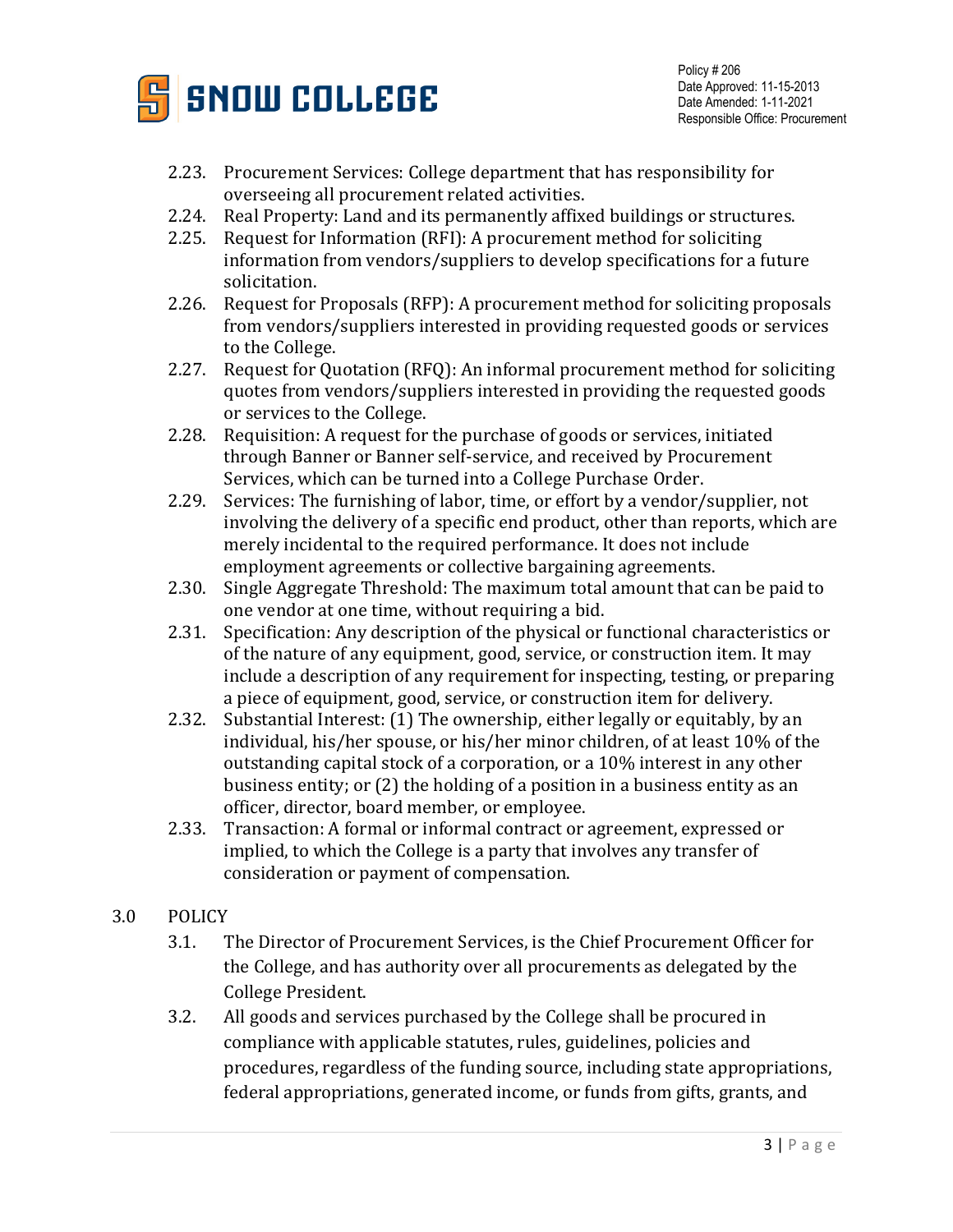

contracts, and regardless of method of payment (purchasing card, PO, check request, reimbursement, etc.)

- 3.3. Procurement Services oversees the procurement of all goods and services required by the College and all its divisions and departments. Procurement Services provides assistance and advice regarding all procurement needs of the College; and establishes operating processes that ensure 1) adequate access to goods and services, consistent with legal, budgetary, and delivery requirements; 2) timely and economical acquisition of goods and services; and 3) compliance with all applicable statutes, rules, policies, procedures, and guidelines during the procurement process.
- 3.4. College Employee involved in a procurement process, must act in accordance with College and State Code of Ethics and the ethical standards outlined in the Utah Procurement Code (63G-6a et seq.) and must exercise prudent judgement to ensure that the commitment of funds is appropriate and justified for College operations. Individuals who do not comply with College policy when placing procurement orders may become personally liable to the vendor for the price of their order and may be subject to disciplinary action.
- 3.5. As a Utah State Institution of Higher Education, the College must ensure that all College funds are used only to support appropriate College purposes and not purchases of a personal nature. When the expenditure is funded by a grant or contract, the use of such funds will be governed by the most restrictive conditions of the grant, contract, and College policy.
- 3.6. Expenditures for compensation as defined by IRS code and/or Utah State Code are covered and must adhere to College policies, procedures, and guidelines.
- 3.7. College funds expended by non-college organizations and component units will be in accordance with College policy, procedures, guidelines, and practices.
- 3.8. Procurement activities shall be performed independent of any fund-raising endeavors of the College.
- 3.9. Authorized operating units shall comply with all applicable College policies and procedures and use the same sound business practices when purchasing as those followed by Procurement Services. Other operating units may be extended similar procurement exceptions at the discretion of the Director of Procurement Services.
- 3.10. Advance payments may not be made, except in certain cases as determined appropriate by a Purchasing Agent for the College.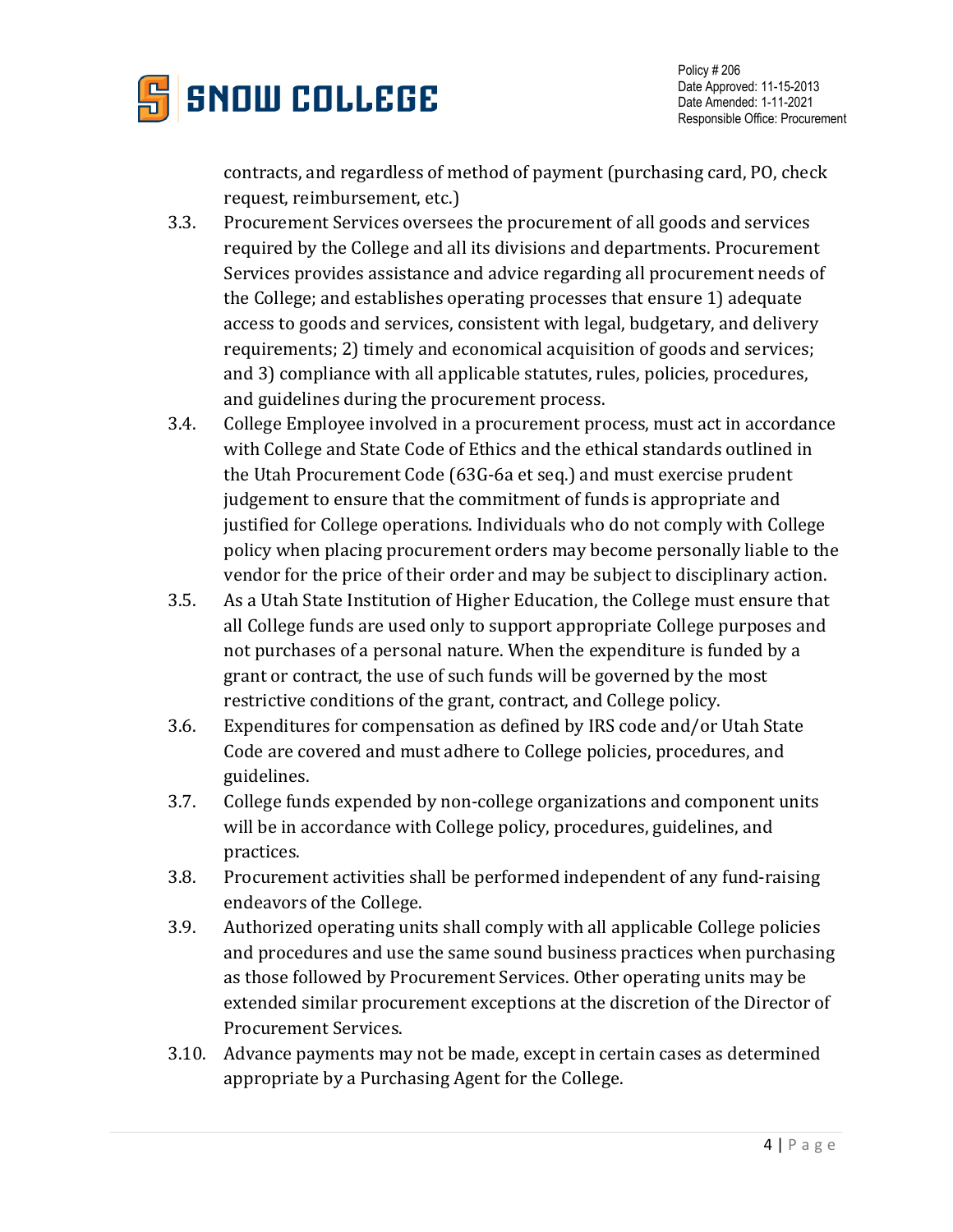

- 3.11. Advance payments above \$5,000, that are determined appropriate by a College Purchasing Agent, are required to have a bond or other approved form of guarantee.
- 3.12. Procurement Services establishes, with the approval of the Board of Trustees, a maximum small-dollar purchase limit. Procurement Services establishes procedures to govern purchases under this limit, in conformity with the Utah Procurement Code.
- 3.13. Under the Utah Procurement Code Annotated, sections 63G-6aet seq , it is illegal to divide, split, parcel, or otherwise manipulate a purchase into two or more smaller purchases, regardless of the form of payment (purchasing card, PO, check request, reimbursement, etc.) with the intent of circumventing procurement code, policies, procedures, and purchasing card policies.
- 3.14. Criminal Penalties for illegal transactions, including felony and misdemeanor charges, and dismissal from employment will apply to individual(s) involved, as outlined in the Utah State Procurement Code (63G-6a-24).
- 3.15. A purchase may not be divided, split, parceled or manipulated over a period of time with the intent to use the policy for small dollar purchase of goods or services.
- 3.16. An invoice shall not be divided into multiple invoices of smaller amounts with the intent of making a larger purchase appear to be a small dollar purchase.
- 3.17. Employees may not receive or agree to receive compensation from a noncollege source for assisting any person or business entity in any transaction involving the College.
- 3.18. In their College capacity, employees may not negotiate, review, approve, oversee, or otherwise participate in any transaction between the College and any business entity in which the employees or their family members have a significant financial or other interest.
- 3.19. Disclosure is required when employees or their family members hold a significant financial or other interest in a business entity providing goods or services that are the same or similar to college-provided goods and services and the employee is in a position to direct potential purchasers of the goods or services away from the College and to the business entity.
- 3.20. Membership of a procurement services committee such as RFP or RFQ committees, is limited to Snow College employees only. Non-employees may be used as advisors or technical experts, but non-employees may not serve as voting members of a procurement services committee.